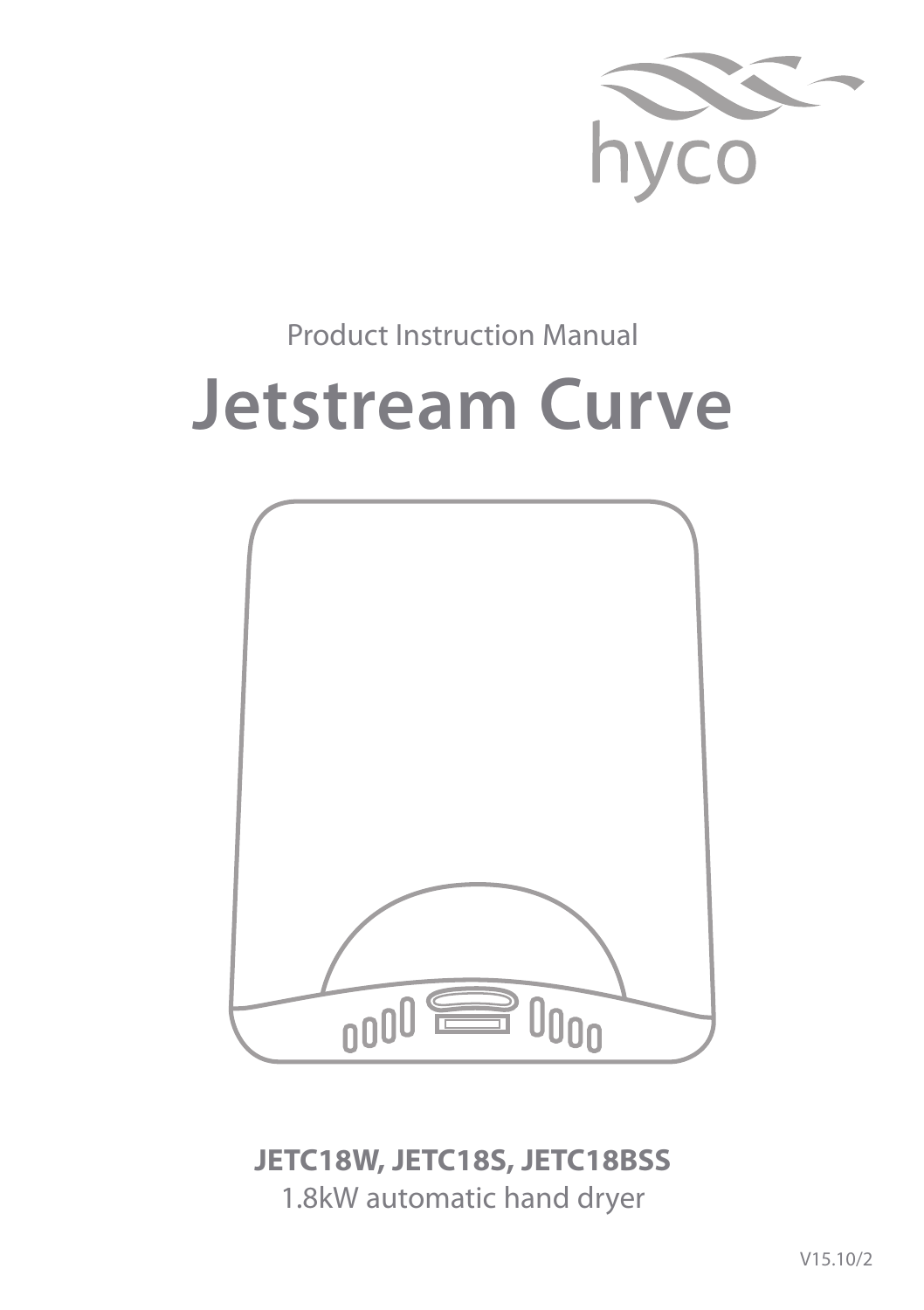Thank you for purchasing a Hyco Jetstream Curve high speed automatic hand dryer. Recent research and developments in hand dryer technology have given greater emphasis on air flow, minimising hand drying times and lowering energy consumption. The Jetstream Curve hand dryer features a modern stylish design and offers ultra fast hand drying performance.

Before installing this product, please take time to study and understand these instructions.

Do not proceed with assembly or operation if there is sign of any damage to the product. If you have any queries regarding operation or installation please contact our technical department on 01924 225200.

### **1. Important safety points**

- **•** The Electrical installation must be carried out by a qualified electrician in accordance with the current edition of the I.E.E. Wiring Regulations
- **•** This appliance must be earthed
- **•** Means for electrical disconnection must be incorporated in the fixed wiring in accordance with the wiring rules
- **•** Only connect the hand dryer to a single phase supply with a mains voltage as specified on the rating plate
- **•** The hand dryer must be fixed out of reach of a person taking a bath or shower
- **•** This appliance can be used by children aged from 8 years and above and persons with reduced physical, sensory or mental capabilities or lack of experience and knowledge if they have been given supervision or instruction concerning use of the appliance in a safe way and understand the hazards involved. Children shall not play with the appliance. Cleaning and user maintenance shall not be made by children without supervision
- **•** Do not cover the air inlet or outlet
- **•** Ensure nothing is located within a minimum of 40cm below the air outlet.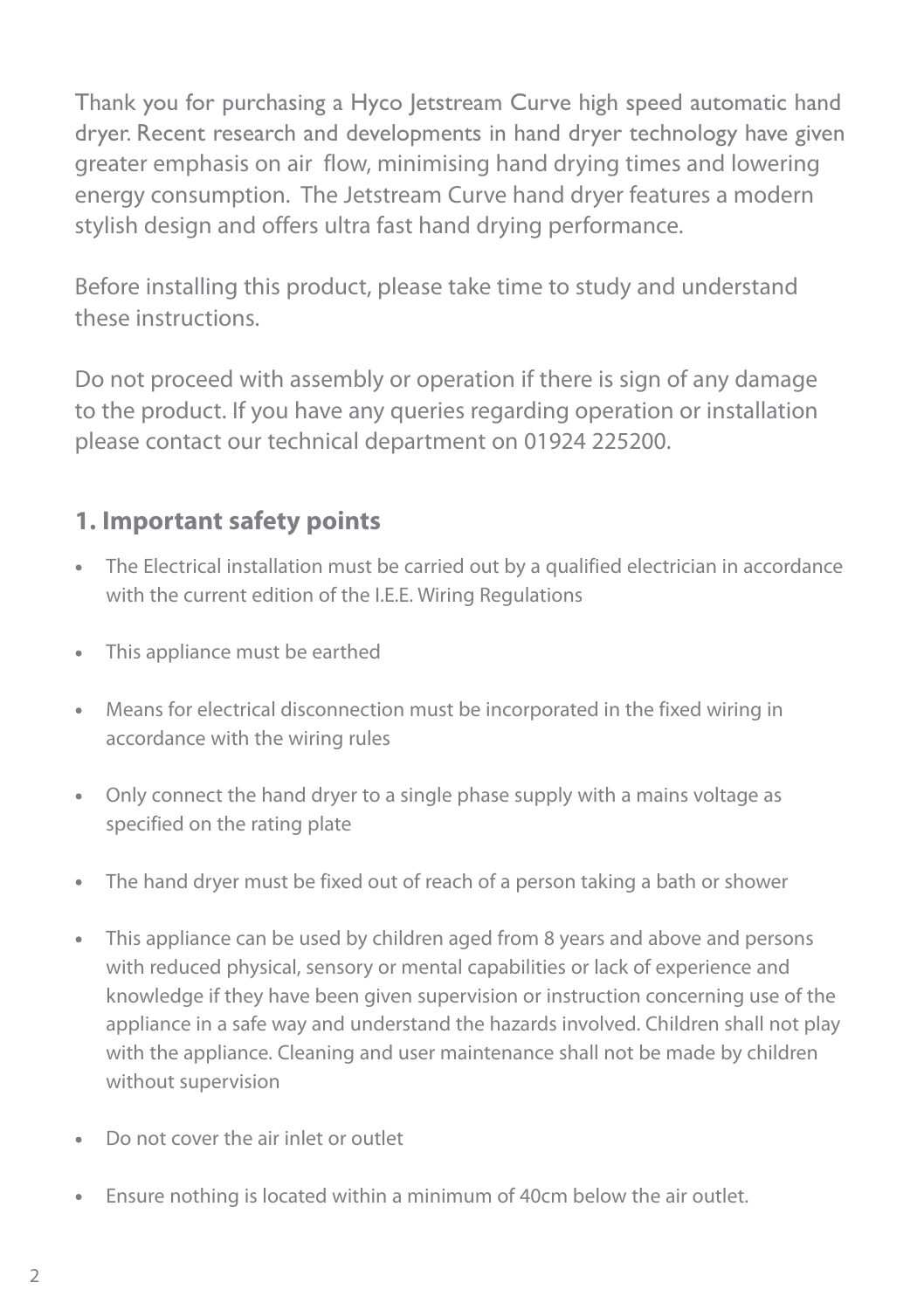## **2. Installation**

#### **Wall Mounting**

- **•** Ensure that the surface selected for mounting the hand dryer is suitable for the weight of the product.
- **•** Ensure nothing is within a minimum of 40cm below the air outlet.
- **•** Do not locate above any shiny or reflective surface.
- 1. Remove the two screws, located at the bottom of the unit, with the Allen key provided. Gently slide the cover down to release the lugs, located at the top of the unit.



- 2. Mark and drill four 7mm holes to a depth of 40mm, following the diagram to the right, insert the wall plugs provided.
- 3. Position the hand dryer back plate over the four holes and feed the electrical wiring through the hole in the back plate, located above the terminal block. Place the four screws into the holes and drive them in firmly, ensuring the unit is fixed to the wall with no movement.



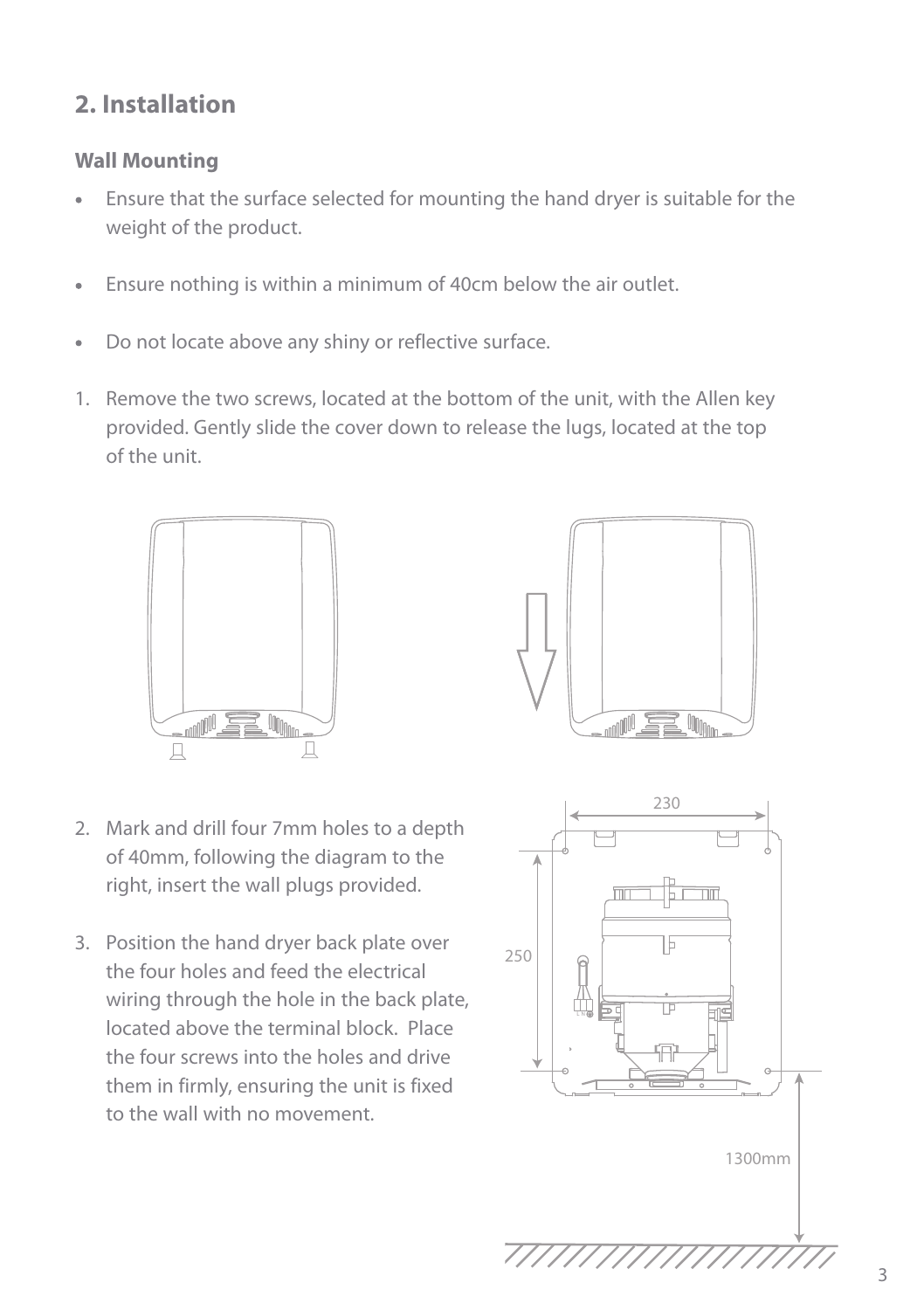#### **Electrical**

1. Make the electrical connection as illustrated in the diagram below.



2. Refit the front cover, ensuring the lugs in the back plate engage with the slots in the cover. Replace the 2 retaining screws at the bottom of the unit.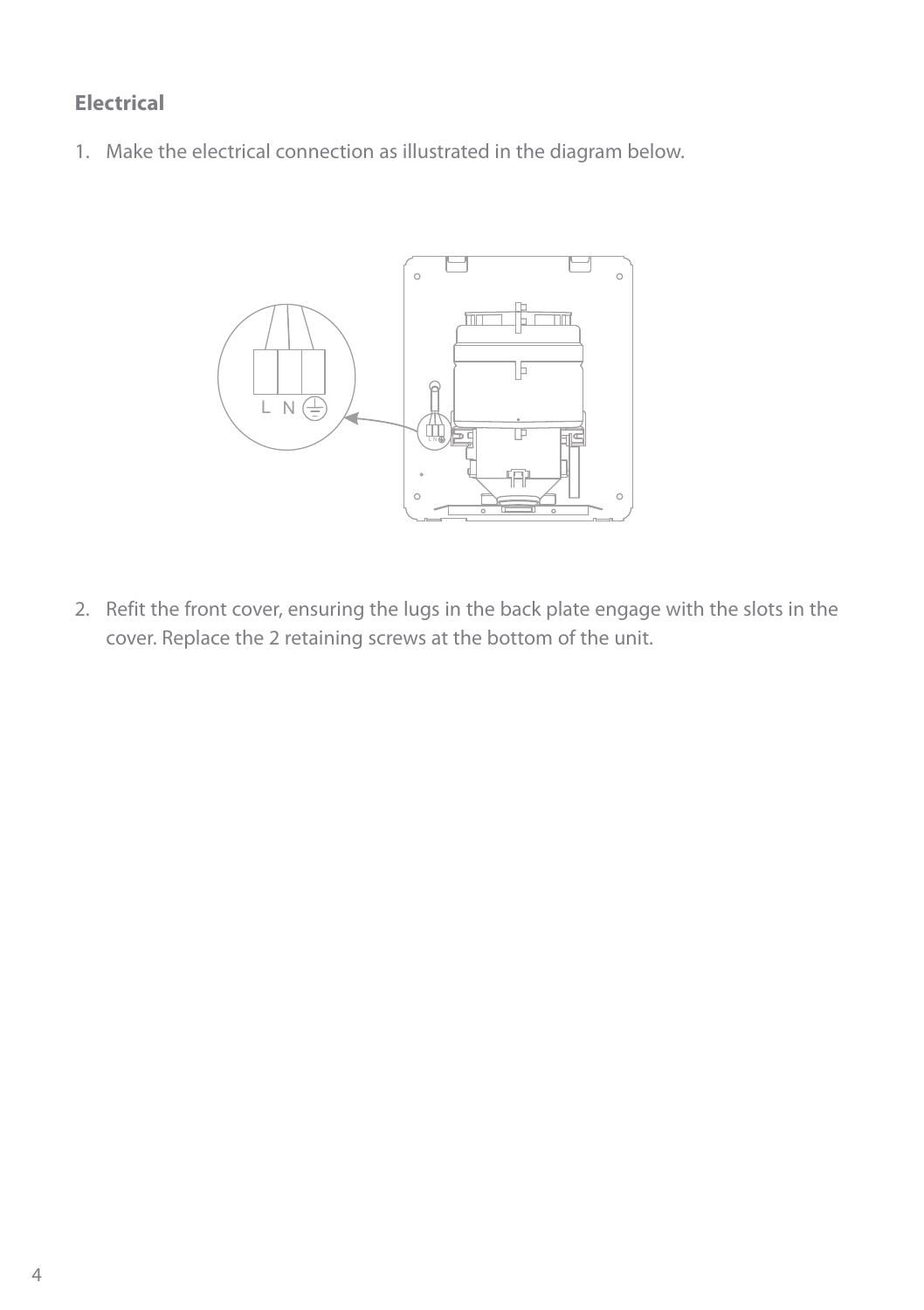## **3. Operation**

- Shake off excess water from wet hand hands.
- **•** Hold wet hands directly below the air outlet; this will start the unit automatically.
- **•** Remove wet hands when dry; this will automatically stop the unit.



**The hand dryer will automatically stop after 60 seconds of continuous usage, to restart, remove and replace hands.**



**Do not fully cover the outlet.**

#### **4. Maintenance**



**Always isolate the hand dryer from the power supply before commencing any maintenance.**



**Never use abrasive chemicals or materials to clean the hand dryer.**

- **•** Clean the exterior of the hand dryer using a soft damp cloth.
- **•** Ensure the outlet is kept free from debris and any other potential blockages.
- **•** In the unlikely event of a hand dryer malfunction, discontinue use and isolate the power. Contact the technical helpline on 01924 225200.
- **•** If the power cord shows signs of damage discontinue usage and arrange for a professional electrician to inspect/replace it.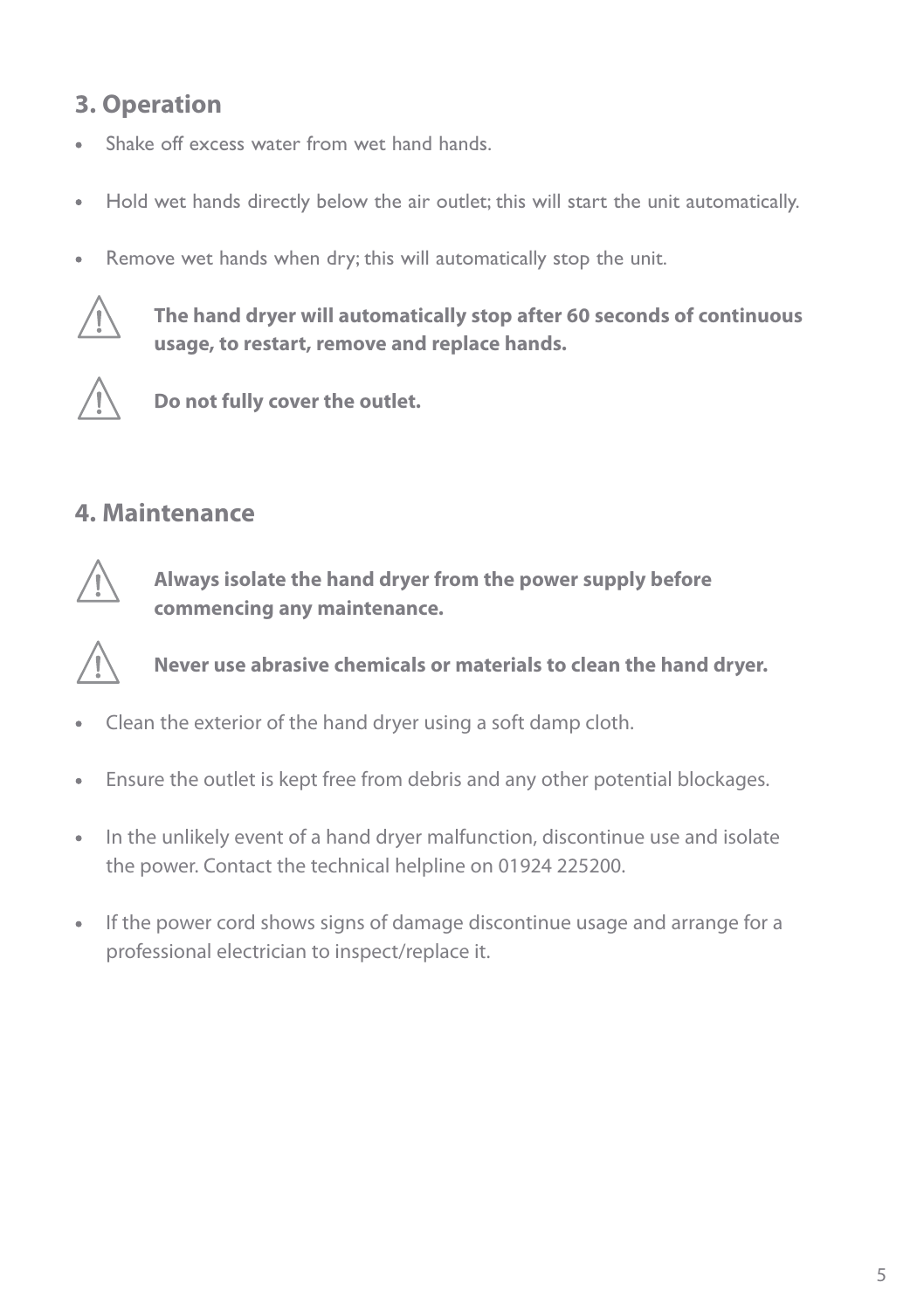# **5. Specifications**

| <b>Voltage</b>     | 230V~50Hz         |
|--------------------|-------------------|
| <b>Power</b>       | $1.8$ k $W$       |
| <b>Air speed</b>   | 80m/s             |
| <b>Sound level</b> | 78dB              |
| <b>IP Rating</b>   | <b>IPXI</b>       |
| <b>Weight</b>      | 5.4 <sub>kg</sub> |

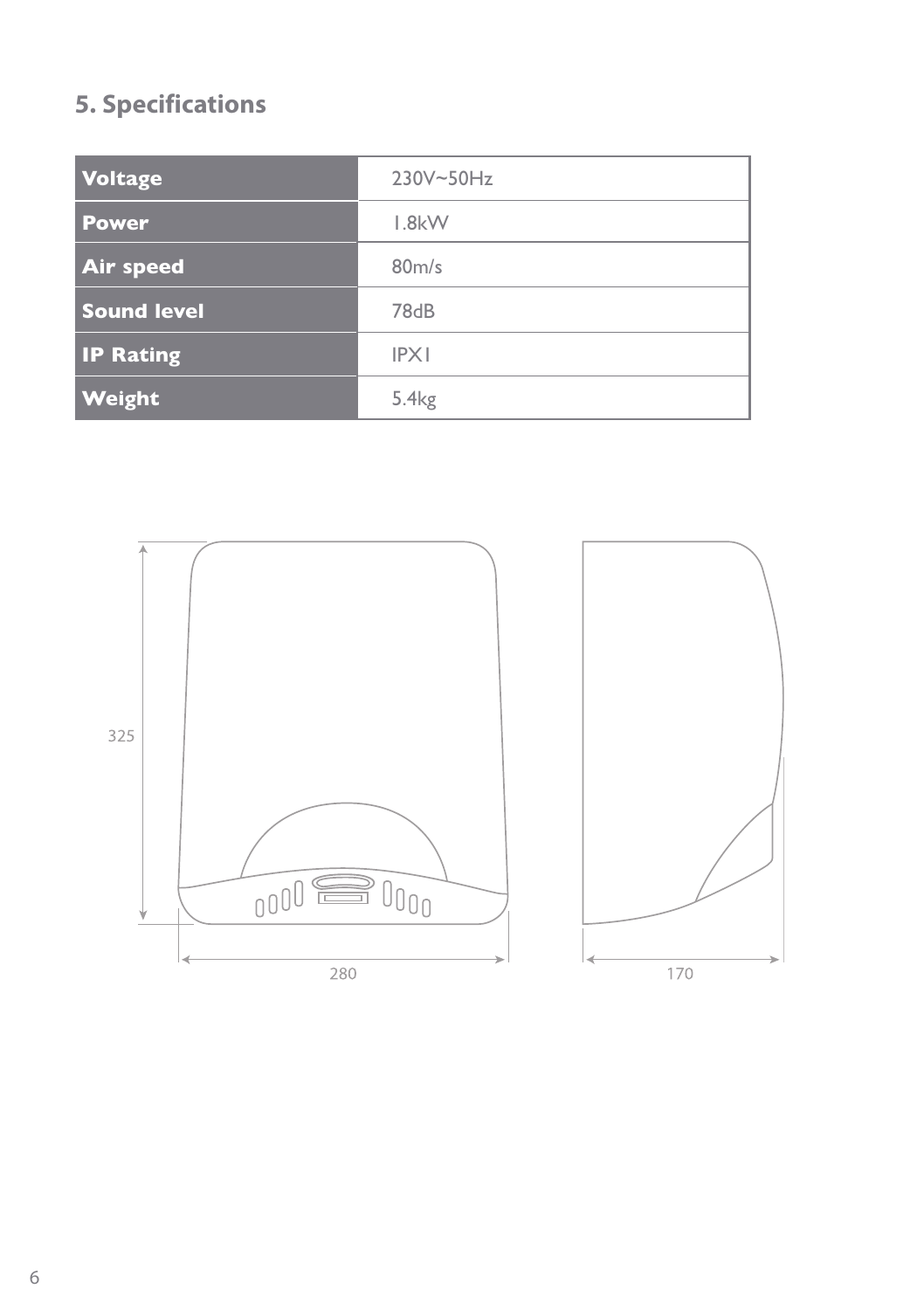# **6. Guarantee and service policy**

This product is guaranteed against faulty materials and manufacture for a period of one year from the date of purchase. Hyco will in its sole discretion replace, repair or refund any faulty unit. Incorrect installation and failure to follow correct operating instructions are excluded. Consequential costs such as labour charges or damage to surroundings are expressly excluded.